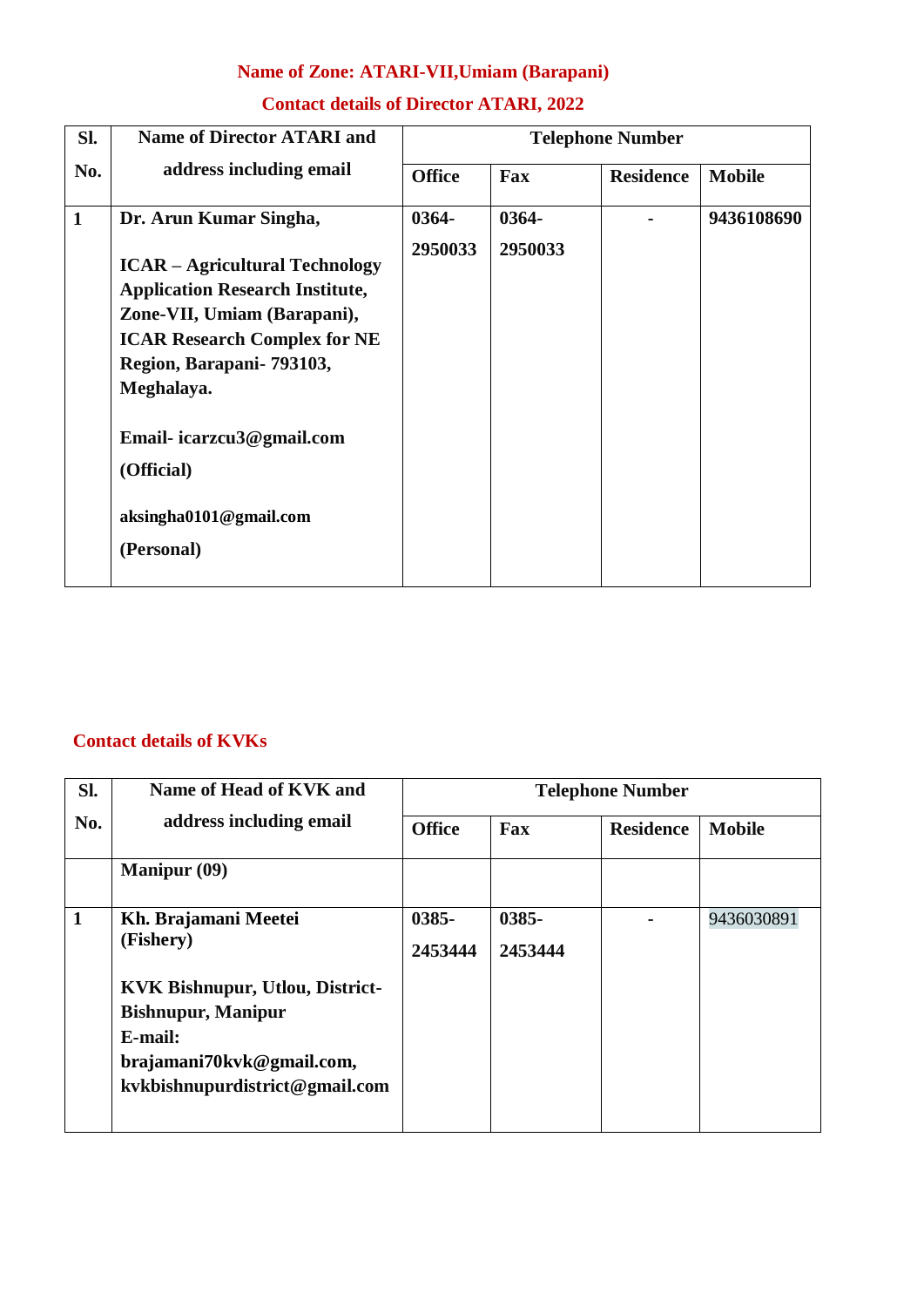| $\overline{2}$          | Dr. Asem Ameeta Devi (i/c)                   |                   |         | 8837279778 |
|-------------------------|----------------------------------------------|-------------------|---------|------------|
|                         | (Animal Science)                             |                   |         |            |
|                         |                                              |                   |         |            |
|                         | <b>KVK Chandel, Monsang pantha,</b>          |                   |         |            |
|                         | Dist- Chandel, Manipur-795127                |                   |         |            |
|                         | <b>Email-</b>                                |                   |         |            |
|                         | Ameeta2016@gmail.com                         |                   |         |            |
| $\mathbf{3}$            | Dr. S. Roma Devi (i/c)                       |                   |         | 9856083126 |
|                         | (Social Science)                             |                   |         |            |
|                         | <b>KVK Churachandpur,</b>                    |                   |         |            |
|                         | Pearsonmun, Manipur                          |                   |         |            |
|                         |                                              |                   |         |            |
|                         | <b>Email:</b><br>kvkchurachandpur@gmail.com, |                   |         |            |
|                         |                                              |                   |         |            |
|                         | drsroma@gmail.com                            |                   |         |            |
|                         |                                              |                   |         |            |
| $\overline{\mathbf{4}}$ | Mrs. S. Molibala Devi (i/c)                  |                   |         | 9436893710 |
|                         |                                              |                   |         |            |
|                         | (Home Science)                               |                   |         |            |
|                         | KVK, Imphal East, Andro,                     |                   |         |            |
|                         | Leitanpekpham, P.O. Yairipok,                |                   |         |            |
|                         | <b>Imphal East District, Manipur</b>         |                   |         |            |
|                         | $-795149$                                    |                   |         |            |
|                         |                                              |                   |         |            |
|                         | <b>Email:</b>                                |                   |         |            |
|                         | kvk_androcau@yahoo.com,                      |                   |         |            |
|                         | mollisoram@gmail.com                         |                   |         |            |
| $5\overline{)}$         | Dr. Kolom Rabi (i/c)                         | 0385-<br>2414654, | 0385-   | 9436803811 |
|                         | (Plant Breeding)                             | 0385-             | 2414654 |            |
|                         |                                              |                   |         |            |
|                         | <b>KVK Tamenglong, Charoi-</b>               | 2414260           |         |            |
|                         | chagotlong, Tupul Village, Noney,            |                   |         |            |
|                         | Tamenglong, Manipur-795159                   |                   |         |            |
|                         |                                              |                   |         |            |
|                         |                                              |                   |         |            |
|                         | Email: kvktml16@gmail.com                    |                   |         |            |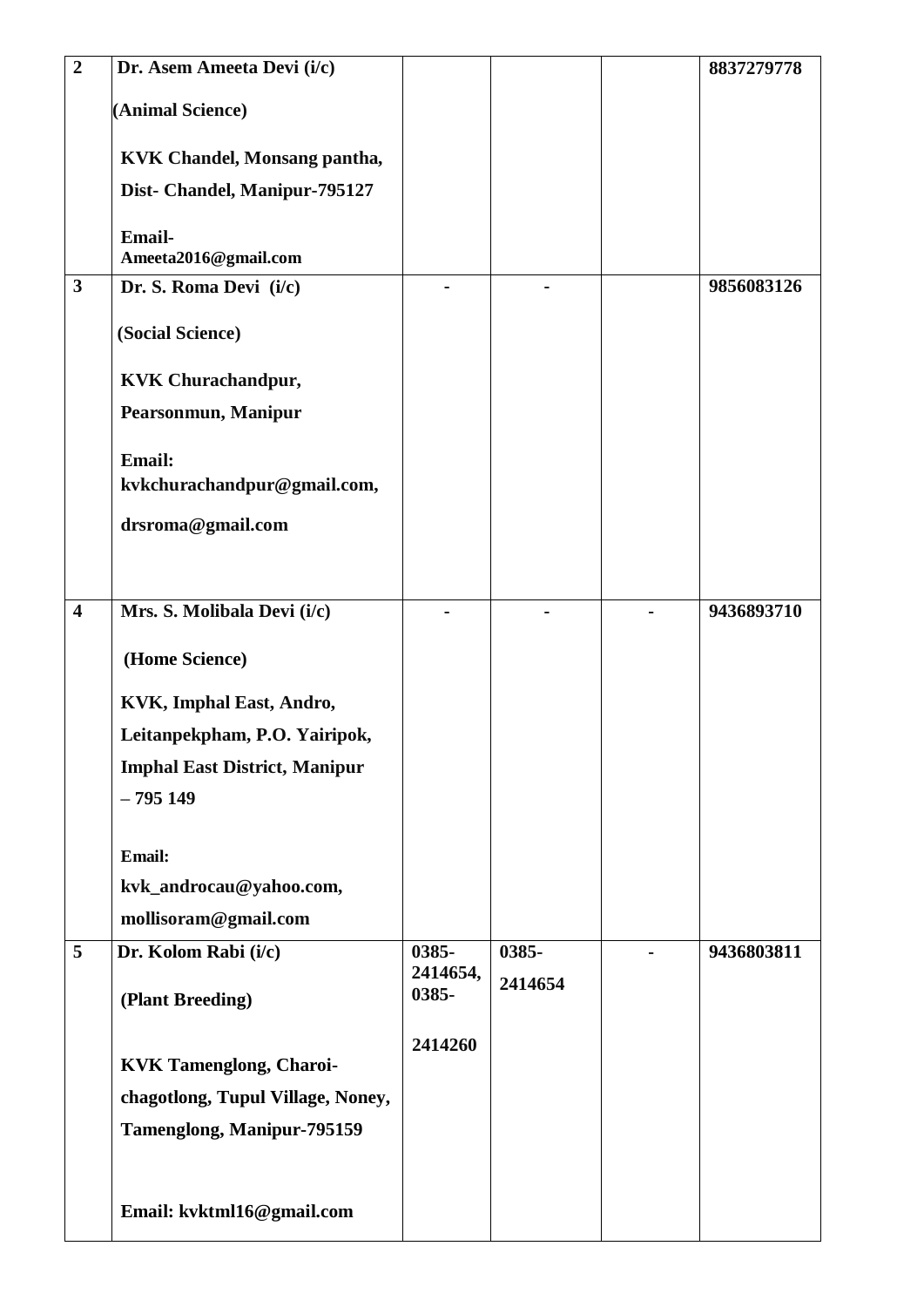| 6                | Dr. Nongmaithem Jyotsna                           | 03871-  |         | 9774666174 |
|------------------|---------------------------------------------------|---------|---------|------------|
|                  | (Agronomy)                                        | 201591  |         |            |
|                  | KVK Senapati, Hengbung Village,                   |         |         |            |
|                  | <b>BPO Hengbung, P.O. Kangpokpi</b>               |         |         |            |
|                  | - 795129, Senapati District,                      |         |         |            |
|                  | <b>Manipur</b>                                    |         |         |            |
|                  | Email- pckvksenapati@gmail.com                    |         |         |            |
| $\overline{7}$   | Dr. (Mrs.) S. Zeshmarani                          |         | 0385-   | 8415902143 |
|                  | (Animal Science)                                  |         | 2452799 |            |
|                  | <b>KVK, Thoubal, Khangabok</b>                    |         |         |            |
|                  | <b>P.O. Thoubal-795138</b>                        |         |         |            |
|                  | <b>Manipur</b>                                    |         |         |            |
|                  | Email- kvkthoubal@gmail.com,                      |         |         |            |
|                  | zeshma.sarangthem@gmail.com                       |         |         |            |
| 8                | Dr. Solei Luiram (i/c)                            | 0387026 |         | 8729995910 |
|                  | (Horticulture)                                    | 55 48   |         |            |
|                  | KVK Ukhrul, Hundung village,                      |         |         |            |
|                  | Dist. Ukhrul, Manipur-795142.                     |         |         |            |
|                  | Email:                                            |         |         |            |
|                  | soleiluiram@gmail.com                             |         |         |            |
| $\boldsymbol{9}$ | Shri. Th. Motilal Singh (i/c)                     | 0385-   |         | 9402689049 |
|                  | (Agri. Extension)<br><b>KVK Imphal West, ICAR</b> | 2410485 |         |            |
|                  | <b>Research Complex for NEH</b>                   |         |         |            |
|                  | <b>Region, Manipur Centre</b>                     |         |         |            |
|                  | Lamphelpat Imphal- 795004.                        |         |         |            |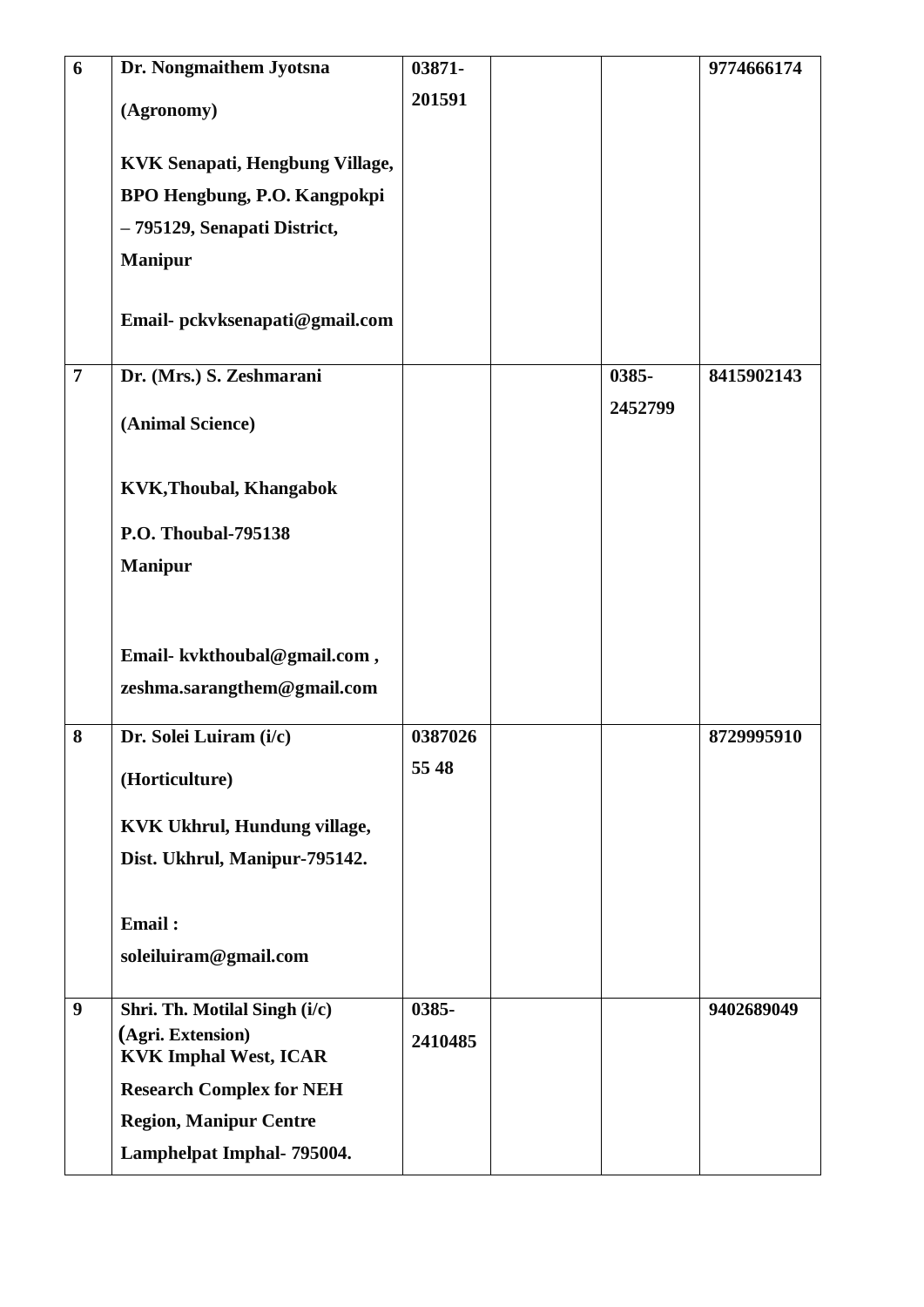|                | Manipur.                                                      |               |                |            |
|----------------|---------------------------------------------------------------|---------------|----------------|------------|
|                | <b>Email-</b>                                                 |               |                |            |
|                | kvkimphalwest@gmail.com                                       |               |                |            |
|                |                                                               |               |                |            |
|                | Meghalaya (07)                                                |               |                |            |
| $\mathbf{1}$   | Dr. Brijendra Singh Rajawat                                   |               |                |            |
|                |                                                               |               | $\blacksquare$ | 6351938828 |
|                | (Animal Science)                                              |               |                |            |
|                |                                                               |               |                |            |
|                | <b>KVK East Garo Hills, Megagre,</b><br><b>Block: Samanda</b> |               |                |            |
|                | <b>District: East Garo Hills</b>                              |               |                |            |
|                | Meghalaya                                                     |               |                |            |
|                | E-mail:                                                       |               |                |            |
|                | caukvkeastgarohills@gmail.com                                 |               |                |            |
|                |                                                               |               |                |            |
|                | drbsrajawat@gmail.com                                         |               |                |            |
|                |                                                               |               |                |            |
| $\overline{2}$ | Dr. Mokidul Islam                                             | 0364257       | 0364257001     | 9089611347 |
|                | (Agronomy)                                                    | 0011(NF       | $\mathbf{1}$   |            |
|                |                                                               | $\mathcal{E}$ |                |            |
|                | <b>KVK Ri-Bhoi,</b>                                           |               |                |            |
|                | <b>ICAR Research Complex for</b>                              |               |                |            |
|                | <b>NEH Region, Umroi Road,</b>                                |               |                |            |
|                | Umiam-793103, Meghalaya                                       |               |                |            |
|                | E-mail: pckvkribhoi@gmail.com,                                |               |                |            |
|                | icarkvkribhoi@gmail.com,<br>mislam01d@yahoo.co.in             |               |                |            |
|                |                                                               |               |                |            |
| $\mathbf{3}$   | Dr. Athokpam Haribhushan                                      |               |                |            |
|                | (Soil Science)                                                |               |                |            |
|                |                                                               |               |                |            |
|                | <b>KVK South Garo Hills, Chokpot,</b>                         |               |                | 9615053042 |
|                | Dist. South Garo Hills,                                       |               |                |            |
|                | Meghalaya.                                                    |               |                |            |
|                |                                                               |               |                |            |
|                |                                                               |               |                |            |
|                |                                                               |               |                |            |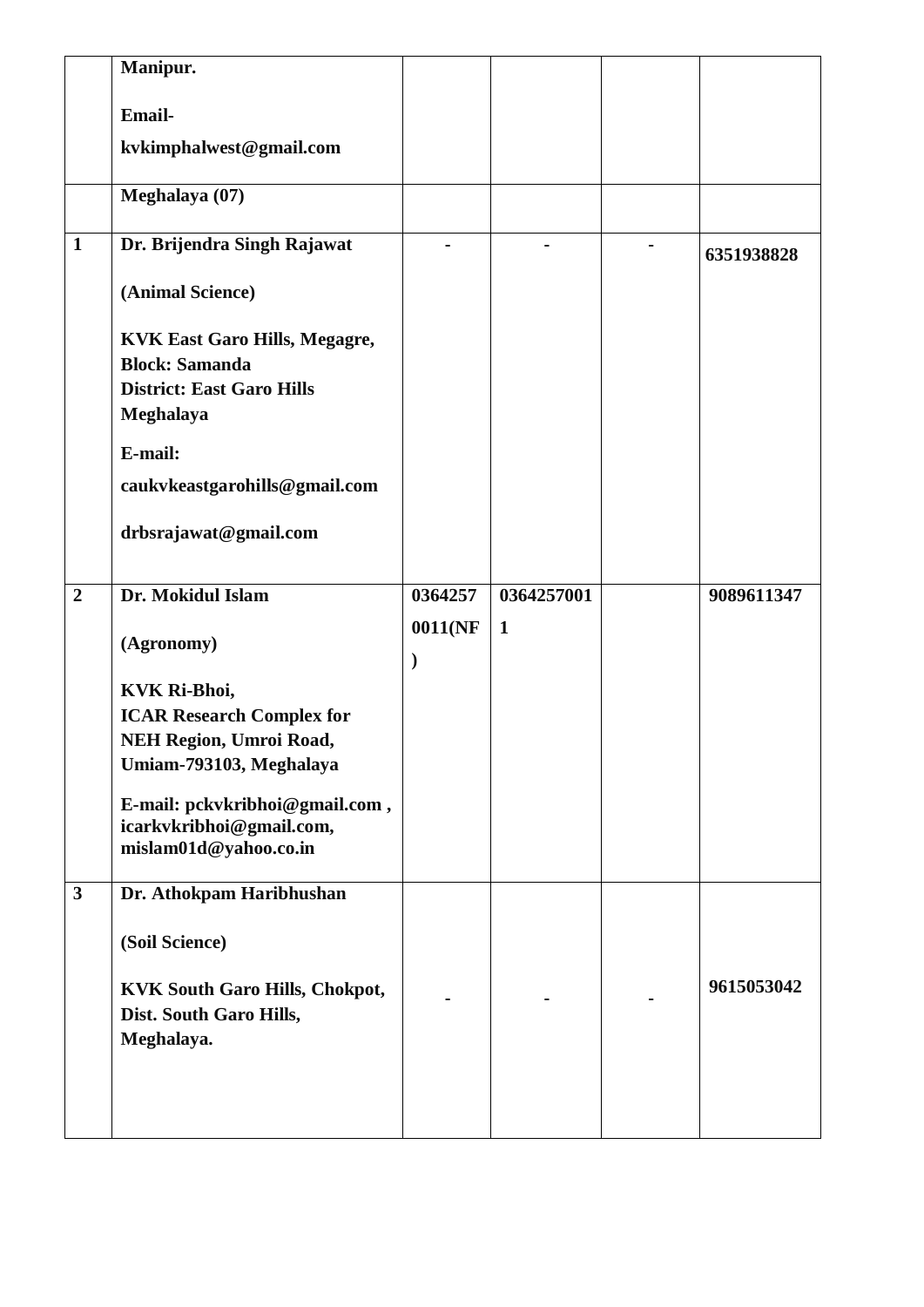|                         | <b>Email:</b>                                                                                |          |         |                           |
|-------------------------|----------------------------------------------------------------------------------------------|----------|---------|---------------------------|
|                         | kvksouthgarohills@gmail.com,                                                                 |          |         |                           |
|                         | athokpamharibhushan@yahoo.c                                                                  |          |         |                           |
|                         | om                                                                                           |          |         |                           |
|                         |                                                                                              |          |         |                           |
| $\overline{\mathbf{4}}$ | Mrs. Joyshree Mahanta (i/c)                                                                  |          |         | 9077564166/<br>9436112609 |
|                         | (Plant Pathology)                                                                            |          |         |                           |
|                         | <b>KVK West Garo Hills, Tura</b><br>P.O. Dobasipara<br>West Garo Hills, Meghalaya-<br>794005 |          |         |                           |
|                         | E-mail:-                                                                                     |          |         |                           |
|                         | kvkwestgarohills2019@gmail.com                                                               |          |         |                           |
|                         | , Joymbhatt76@gmail.com                                                                      |          |         |                           |
|                         |                                                                                              |          |         |                           |
| 5                       | Dr. Dodo Pasweth                                                                             | $0365 -$ | 0365-   | 8731082414                |
|                         | (Seeds Science & Technology)                                                                 | 2223343  | 2223343 |                           |
|                         | <b>KVK Jaintia Hills,</b>                                                                    |          |         |                           |
|                         | Rymphum, Jowai, Meghalaya,<br>Pin-793150                                                     |          |         |                           |
|                         | Email: kvkjaintiahills@gmail.com                                                             |          |         |                           |
| 6                       | Smt. Lakyntiew Warjri                                                                        |          |         | 9402368775                |
|                         |                                                                                              |          |         |                           |
|                         | (Rural Development and<br><b>Agricultural Production)</b>                                    |          |         |                           |
|                         |                                                                                              |          |         |                           |
|                         | <b>KVK West Khasi Hills, Nongshillong,</b>                                                   |          |         |                           |
|                         | P.O. Nongstoin Meghalaya- 793119                                                             |          |         |                           |
|                         | Email: kvkwkh@gmail.com,<br>lakynwarjri@gmail.com                                            |          |         |                           |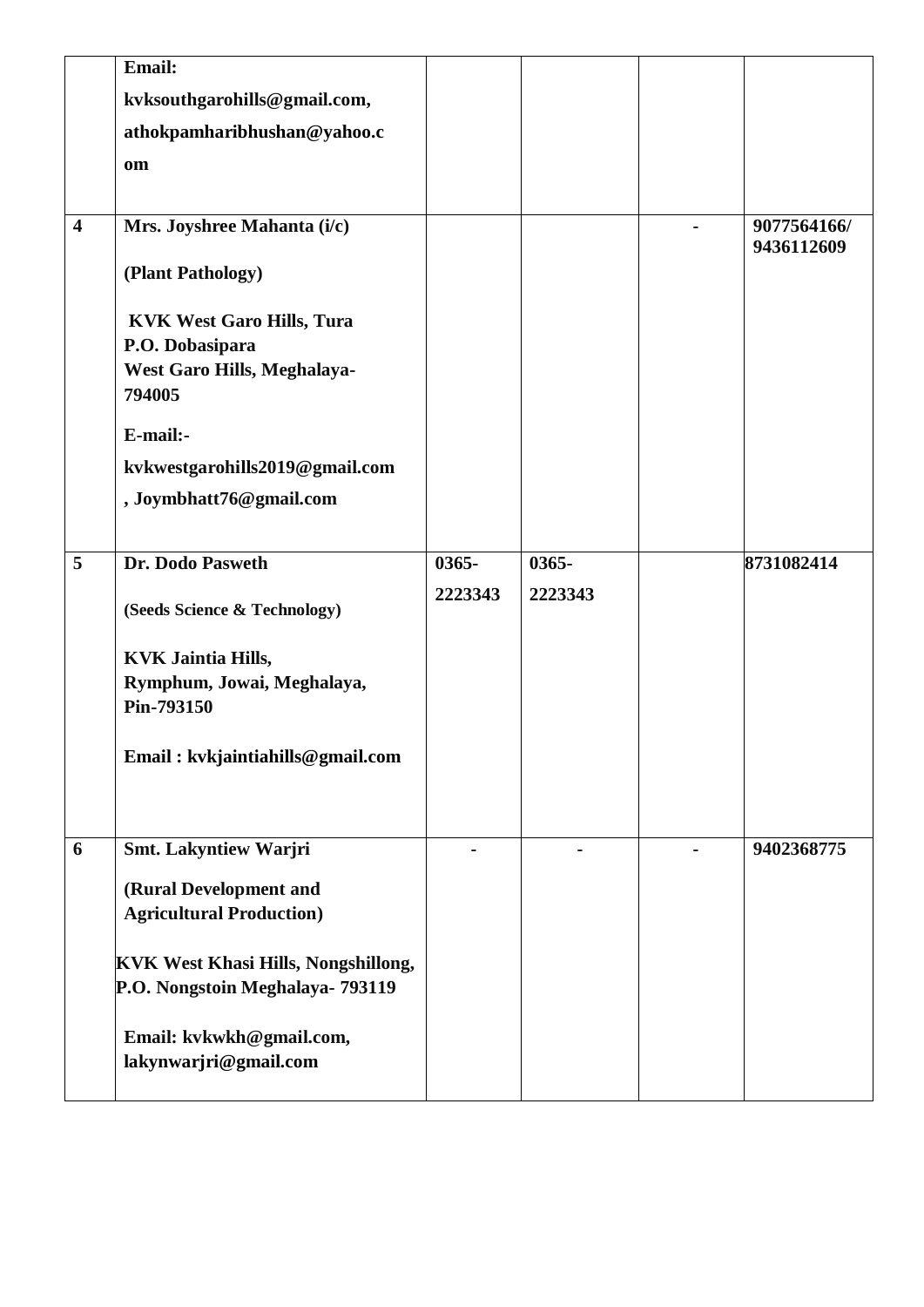| $\overline{7}$ | <b>Smt. Badahunlang Wahlang</b>                                   | 0364-                   |         | 9863768444 |
|----------------|-------------------------------------------------------------------|-------------------------|---------|------------|
|                | (Agronomy)                                                        | 256013                  |         |            |
|                |                                                                   | $\overline{2}$          |         |            |
|                | <b>KVK East Khasi Hills, Upper</b><br>Shillong, East Khasi Hills. |                         |         |            |
|                | Meghalaya-793009                                                  |                         |         |            |
|                |                                                                   |                         |         |            |
|                | Email-kvkekhup@gmail.com,                                         |                         |         |            |
|                | badawlng@gmail.com                                                |                         |         |            |
|                |                                                                   |                         |         |            |
|                |                                                                   |                         |         |            |
|                | Mizoram (08)                                                      |                         |         |            |
| $\mathbf{1}$   | Dr. K.P. Chaudhary                                                | 0389-                   | 0389-   | 9436351669 |
|                | (Agriculture Extension)                                           | 236238                  | 2362384 |            |
|                |                                                                   | $\overline{\mathbf{4}}$ |         |            |
|                | <b>KVK Aizawl,</b>                                                |                         |         |            |
|                | <b>Central Agricultural University,</b>                           |                         |         |            |
|                | <b>College of Veterinary Sciences &amp;</b>                       |                         |         |            |
|                | Animal Husbandry, Selesih, Aizawl.                                |                         |         |            |
|                | <b>Mizoram Pin: 796014</b>                                        |                         |         |            |
|                |                                                                   |                         |         |            |
|                | Email-kpchy@rediffmail.com,                                       |                         |         |            |
|                | kvkaizawl@gmail.com                                               |                         |         |            |
| $\overline{2}$ | Dr. Henry Saplalrinliana                                          | ۰                       |         | 9436190701 |
|                |                                                                   |                         |         |            |
|                | (Soil Science &                                                   |                         |         |            |
|                | Agri chemistry)                                                   |                         |         |            |
|                | <b>KVK Champhai,</b>                                              |                         |         |            |
|                | Kawnzar, Khawzawl, Champhai                                       |                         |         |            |
|                | District. Mizoram.                                                |                         |         |            |
|                |                                                                   |                         |         |            |
|                | Email- kvkkhawzawl@gmail.com,<br>henry_sapa@yahoo.com             |                         |         |            |
|                |                                                                   |                         |         |            |
|                |                                                                   |                         |         |            |
|                |                                                                   |                         |         |            |
|                |                                                                   |                         |         |            |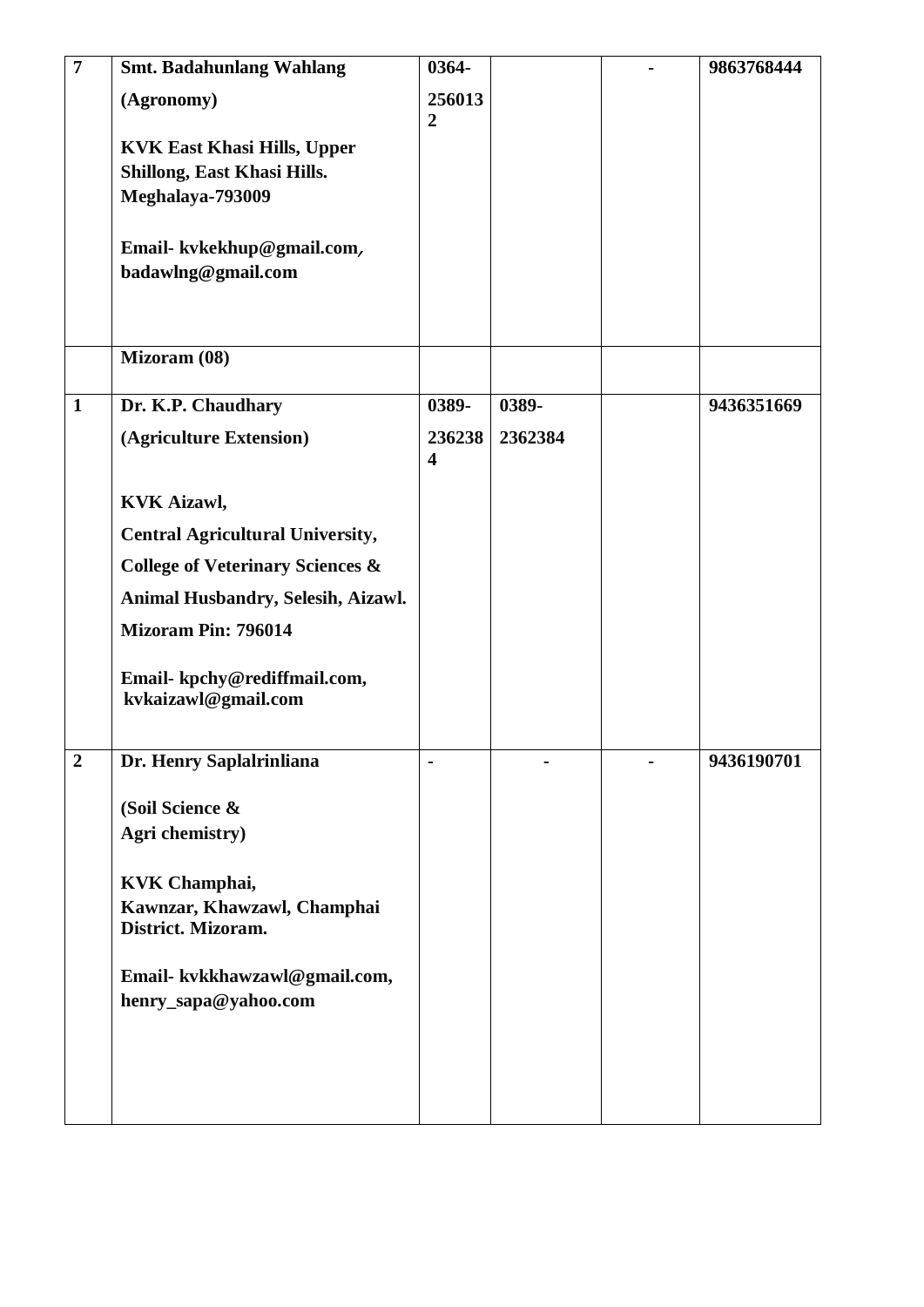| $\mathbf{3}$            | Dr C Lalfakawma                                                    |         |          |          | 8399069138 |
|-------------------------|--------------------------------------------------------------------|---------|----------|----------|------------|
|                         | (Plant pathology)                                                  |         |          |          |            |
|                         | <b>KVK Lawngtlai,</b><br>Dist. Lawngtlai, Mizoram, Pin -<br>796891 |         |          |          |            |
|                         | Email - kvklawngtlai@gmail.com                                     |         |          |          |            |
|                         | , faktea10@gmail.com                                               |         |          |          |            |
| $\overline{\mathbf{4}}$ | Pi Zonunkimi Ralte (i/c)                                           | 0372-   | 0372-    | 0372-    | 9612722579 |
|                         | (Home Science)                                                     | 2332637 | 22332637 | 22332637 |            |
|                         | <b>KVK Lunglei,</b><br>Hnahthial, Mizoram.                         |         |          |          |            |
|                         | Emails: kvklunglei@gmail.com,                                      |         |          |          |            |
|                         | kvkhnahthial@gmail.com                                             |         |          |          |            |
| 5                       | Dr. Michelle C. Lallawmkimi                                        | 03837-  | 03837-   |          | 9436155858 |
|                         | (Animal Science)                                                   | 220360  | 220360   |          |            |
|                         | <b>KVK Kolasib,</b><br>P.O. Kolasib, Mizoram-796081                |         |          |          |            |
|                         | Email: kvkkolasib@gmail.com,<br>michellelawmlimi@gmail.com         |         |          |          |            |
| 6                       | Dr. Vanlalhruaia Hnamte                                            | 0389257 | 0389     |          |            |
|                         | (Agro-Forestry)                                                    | 338     | 2573338  |          | 897465609  |
|                         | <b>KVK Mamit,</b>                                                  |         |          |          |            |
|                         | Lengpui, Mizoram- 796421                                           |         |          |          |            |
|                         | Email: kvkmamit@gmail.com                                          |         |          |          |            |
|                         |                                                                    |         |          |          |            |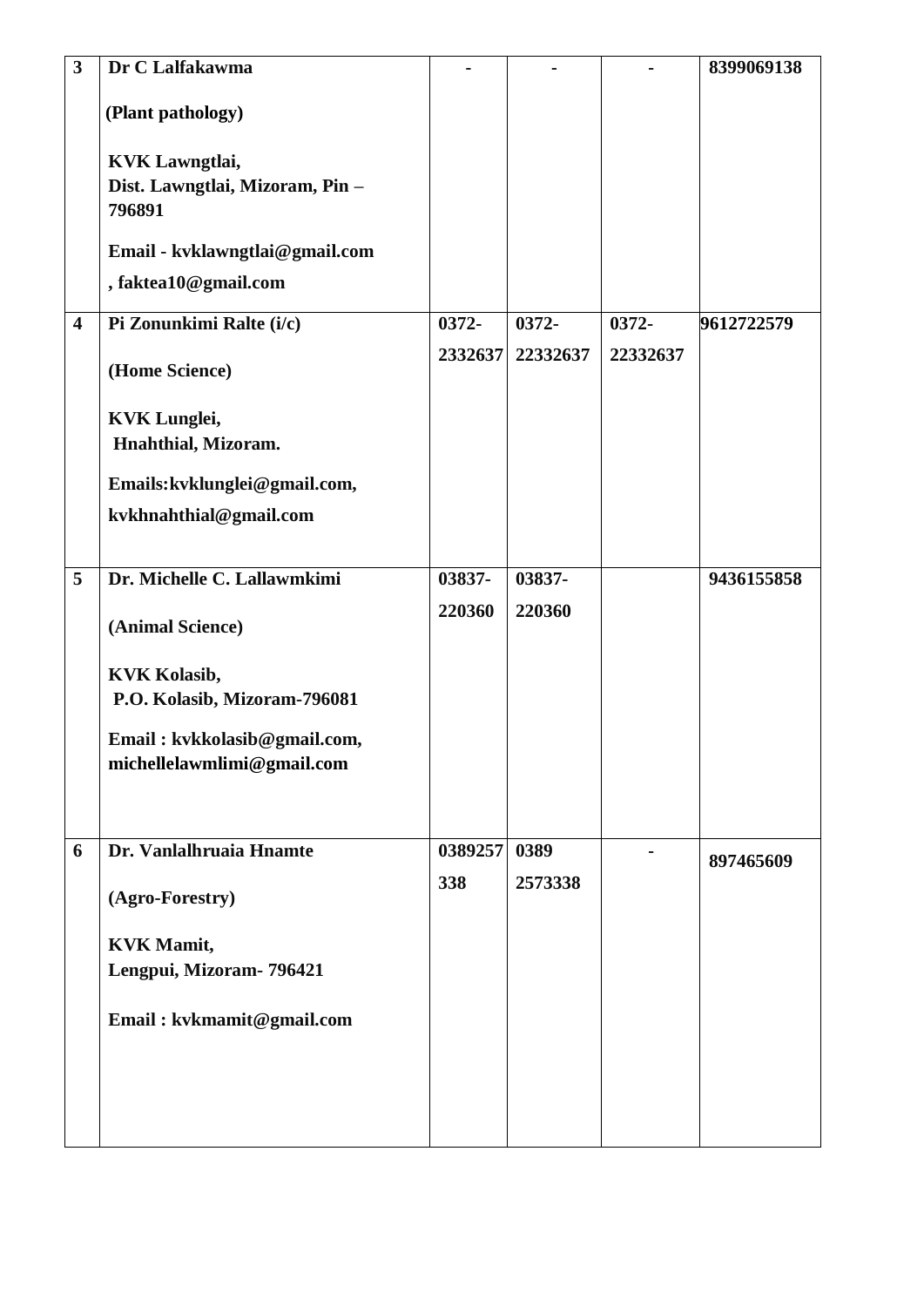| $\overline{7}$ | Dr. H. Vanlalhmuliana                            |  | 9862222958 |
|----------------|--------------------------------------------------|--|------------|
|                |                                                  |  |            |
|                | (Agricultural Entomology)                        |  |            |
|                | <b>KVK Siaha,</b>                                |  |            |
|                | Siahatla, Mizoram. 796901                        |  |            |
|                |                                                  |  |            |
|                | Email: kvksaiha@gmail.com,                       |  |            |
|                | hnyloom@gmail.com                                |  |            |
| 8              | Dr. T. Vanlalngurzeuva                           |  | 9612693486 |
|                |                                                  |  |            |
|                | (Soil & Water Conservation)                      |  |            |
|                |                                                  |  |            |
|                | <b>KVK Serchhip,</b>                             |  |            |
|                | N. Vanlaiphai, Serchhip                          |  |            |
|                | District. Mizoram- 796181                        |  |            |
|                | Email-kvkserchhip@gmail.com,                     |  |            |
|                | ngurzauva.37@gmail.com                           |  |            |
|                |                                                  |  |            |
|                |                                                  |  |            |
|                | Nagaland (11)                                    |  |            |
|                |                                                  |  |            |
| $\mathbf{1}$   | Dr. Ebibeni Ngullie (i/c)                        |  | 8730087175 |
|                |                                                  |  |            |
|                | (Animal Science)                                 |  |            |
|                | <b>KVK Dimapur,</b>                              |  |            |
|                | <b>ICAR- R.C for NEH Region,</b>                 |  |            |
|                | Medziphema Nagaland Centre,                      |  |            |
|                | Nagaland797106                                   |  |            |
|                | Email:                                           |  |            |
|                |                                                  |  |            |
|                | kvkdimapur@gmail.com,                            |  |            |
|                | ebibeni_300880@rediffmail.com                    |  |            |
| $\overline{2}$ | Dr. Ruokuovilie Mezhatsu                         |  | 8787658733 |
|                | (Plant Pathology)                                |  |            |
|                | <b>KVK Kohima</b>                                |  |            |
|                | Tesophenyu, Tseminyu                             |  |            |
|                | Pin-797109, Nagaland.                            |  |            |
|                |                                                  |  |            |
|                | Email: kohimakvk@gmail.com,                      |  |            |
|                | kvkkohimanaga@gmail.com,<br>ruokuo2010@gmail.com |  |            |
|                |                                                  |  |            |
|                |                                                  |  |            |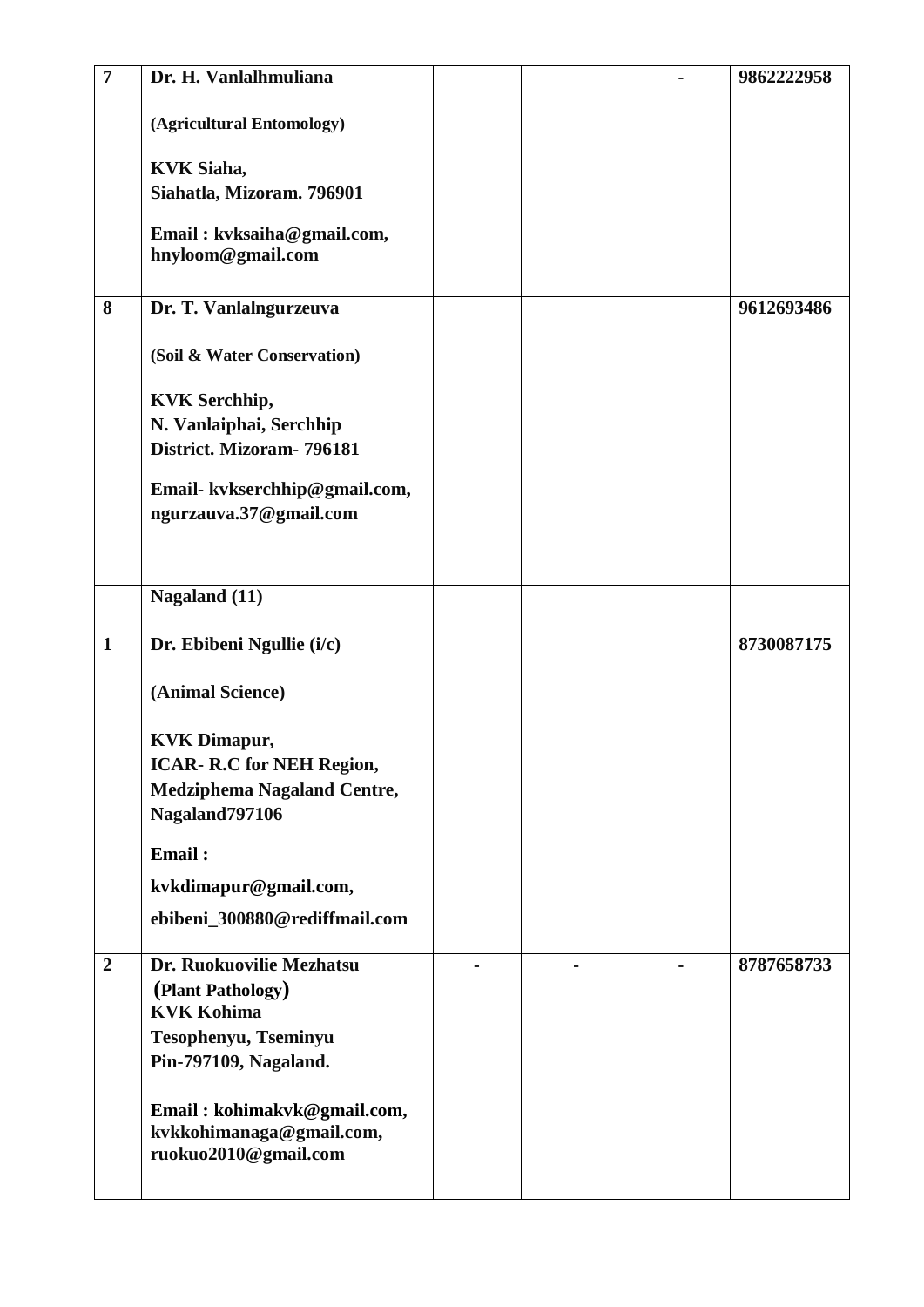| $\overline{\mathbf{3}}$ | Dr. Laishram Babita Devi (i/c)                                                |             |  | 9436354269  |
|-------------------------|-------------------------------------------------------------------------------|-------------|--|-------------|
|                         | (Animal Science)                                                              |             |  |             |
|                         | <b>KVK Peren,</b><br>Village Jalukie Town, Peren Distt. of<br><b>Nagaland</b> |             |  |             |
|                         | Email: kvkperen@gmail.com,<br>drbabitalais@rediffmail.com                     |             |  |             |
| $\overline{\mathbf{4}}$ | Dr. T. Esther Longkumer (i/c)                                                 |             |  | 9436016471  |
|                         | (Soil Science)                                                                |             |  |             |
|                         | <b>KVK Phek,</b>                                                              |             |  |             |
|                         | Village-Porba, P.O. Pfutsero, Phek                                            |             |  |             |
|                         | district, Nagaland                                                            |             |  |             |
|                         | -797107                                                                       |             |  |             |
|                         | Email-kvkphek@gmail.com                                                       |             |  |             |
|                         | estherimtyl@gmail.com,                                                        |             |  |             |
| 5                       | esther.longkumer@icar.gov.in<br>Dr. N. Khumdemo Ezung (i/c)                   |             |  | 8414887190/ |
|                         |                                                                               |             |  |             |
|                         | (Agronomy)                                                                    |             |  | 9402432201  |
|                         | <b>KVK Kiphire,</b>                                                           |             |  |             |
|                         | Longtroktrok, Kiphire Dist.                                                   |             |  |             |
|                         | <b>Nagaland</b>                                                               |             |  |             |
|                         | Email:                                                                        |             |  |             |
|                         | kvkkiphire2017@gmail.comkhum                                                  |             |  |             |
|                         | demo_ezung@yahoo.com                                                          |             |  |             |
| 6                       | Dr. K. L. Meena                                                               | 0369-       |  | 8413927275  |
|                         | (Agri extension)                                                              | 22363<br>86 |  |             |
|                         | <b>KVK Longleng. Nagaland</b>                                                 |             |  |             |
|                         | <b>Add: Below Deputy Commissioner</b>                                         |             |  |             |
|                         | <b>Office. House of Pukyong Phom</b>                                          |             |  |             |
|                         | Residence. Shayung ward, Hamyei                                               |             |  |             |
|                         | Road Pin: 798625 PO 10                                                        |             |  |             |
|                         | Email: Kvk.longleng@gmail.com,<br>drklmeena@gmail.com                         |             |  |             |
|                         |                                                                               |             |  |             |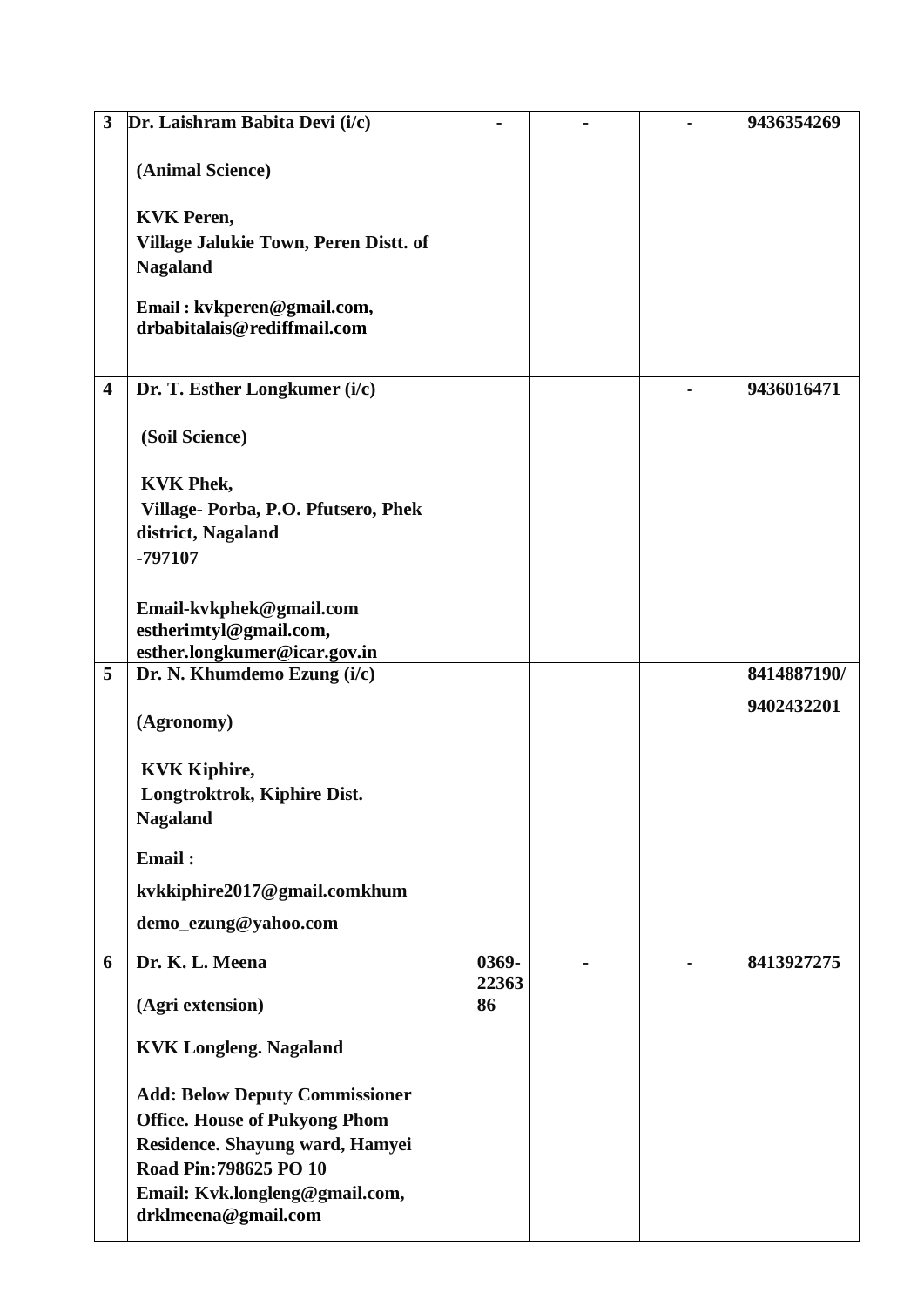| $\overline{7}$ | Dr. V. Akashi Zhimomi           |         |         |            |
|----------------|---------------------------------|---------|---------|------------|
|                |                                 |         |         |            |
|                | (Plant pathology)               |         |         | 8974855039 |
|                |                                 |         |         |            |
|                | <b>KVK Mon,</b>                 |         |         | 7005093348 |
|                | Aboi, Mon District, Nagaland -  |         |         |            |
|                | 798603                          |         |         |            |
|                | Email-kvkmonaboi@gmail.com,     |         |         |            |
|                | drakashe2013@gmail.com          |         |         |            |
| 8              | Dr. Keviletsu Khate             | 0369-   | 0369-   | 7085879890 |
|                |                                 | 2225121 | 2225121 |            |
|                | (Veterinary science)            |         |         |            |
|                |                                 |         |         |            |
|                | <b>KVK Mokokchung,</b>          |         |         |            |
|                | P.B. No. 23, Mokokchung-        |         |         |            |
|                | 798601, Nagaland                |         |         |            |
|                |                                 |         |         |            |
|                | Email: keviletsu@gmail.com.     |         |         |            |
|                |                                 |         |         |            |
| 9              | Dr. Pijush kanti Biswas         |         |         | 9402343069 |
|                |                                 |         |         |            |
|                | <b>KVK</b> Tuensang,            |         |         |            |
|                | Post Box-179, Tuensang          |         |         |            |
|                | 798612, Nagaland.               |         |         |            |
|                | Email: Kvk.tuensang@gmail.com,  |         |         |            |
|                | drpijushpckvk@gmail.com         |         |         |            |
|                |                                 |         |         |            |
|                |                                 |         |         |            |
| 10             | Dr. H Moaakum Sangtam (i/c)     |         |         | 7086693449 |
|                |                                 |         |         |            |
|                | (Livestock Products Technology) |         |         |            |
|                | KVK Wokha,                      |         |         |            |
|                | P.O. Wokha, , Post Box          |         |         |            |
|                | <b>No. 137, Village:</b>        |         |         |            |
|                | Longsachung, Pin: 797111,       |         |         |            |
|                | <b>Nagaland</b>                 |         |         |            |
|                | <b>Email:</b>                   |         |         |            |
|                | kvkwokha2013@gmail.com          |         |         |            |
|                | hmsang@yahoo.co.in              |         |         |            |
|                |                                 |         |         |            |
|                |                                 |         |         |            |
|                |                                 |         |         |            |
|                |                                 |         |         |            |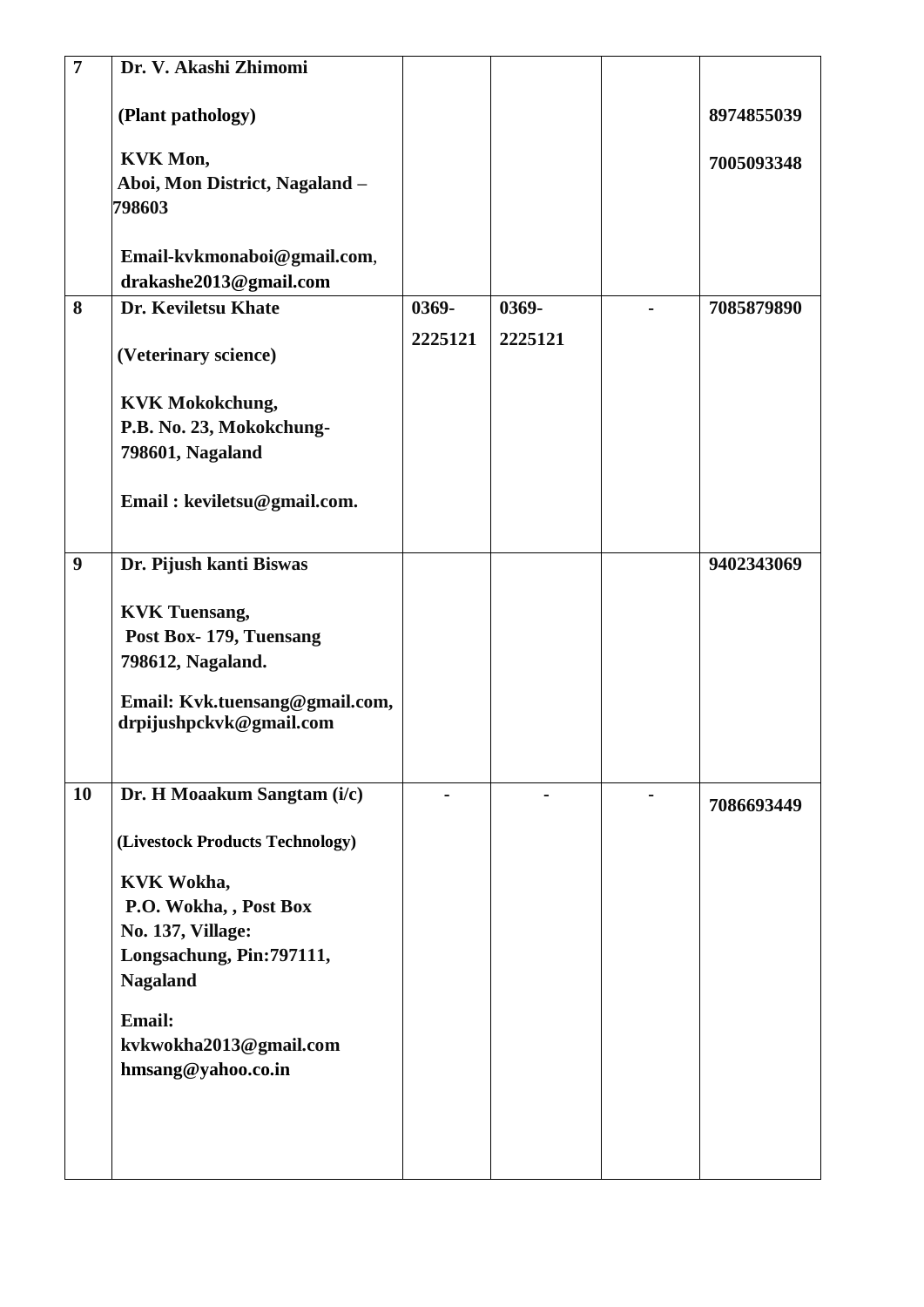| 11             | Dr. Rakesh Kumar Chaurasia                                         | 0369-   |         | 8789421578  |
|----------------|--------------------------------------------------------------------|---------|---------|-------------|
|                | (APM)                                                              | 2268256 |         |             |
|                |                                                                    |         |         |             |
|                | <b>KVK Zunheboto, Nagaland</b>                                     |         |         |             |
|                | University, Lumami, Zunheboto                                      |         |         |             |
|                | PIN-798627. Nagaland                                               |         |         |             |
|                |                                                                    |         |         |             |
|                | <b>Email:</b>                                                      |         |         |             |
|                | rchaurasia_2004@yahoo.co.in                                        |         |         |             |
|                |                                                                    |         |         |             |
| $\mathbf{1}$   | Tripura (08)                                                       | 03826-  |         | 9612394594  |
|                | Sri. Abhijit Debnath                                               |         |         |             |
|                | <b>KVK Dhalai,</b>                                                 | 263-273 |         |             |
|                | Salema - 799 278. Tripura                                          |         |         |             |
|                |                                                                    |         |         |             |
|                | E-mail- kvkdhalai@gmail.com,<br>abhijitdebnathhorticulture@gmail.c |         |         |             |
|                | om                                                                 |         |         |             |
| $\overline{2}$ | Dr. Manoj                                                          |         |         | 9862807336/ |
|                | <b>Singh Sachan</b>                                                |         |         | 9436203373  |
|                |                                                                    |         |         |             |
|                | (Genetics and<br><b>Plant</b>                                      |         |         |             |
|                | <b>Breeding</b> )                                                  |         |         |             |
|                |                                                                    |         |         |             |
|                | KVK, Khowai,                                                       |         |         |             |
|                | P.O. Chebri, Dist: Khowai,                                         |         |         |             |
|                | <b>Tripura- 799207</b>                                             |         |         |             |
|                | $E$ mail:                                                          |         |         |             |
|                | dkvkwesttripura@gmail.com                                          |         |         |             |
|                | , sachankvkmon@gmail.com                                           |         |         |             |
|                |                                                                    |         |         |             |
| $\mathbf{3}$   | Dr. Somendra Kumar (i/c)                                           | 03822-  | 0382226 | 9436358275  |
|                | (Veterinary Medicine)                                              | 261043  | 1043    |             |
|                |                                                                    |         |         |             |
|                | <b>KVK North Tripura, Panisagar.</b>                               |         |         |             |
|                | P.O. Panisagar North Tripura.                                      |         |         |             |
|                | Pin Code - 799260. Tripura.                                        |         |         |             |
|                |                                                                    |         |         |             |
|                | Email: pcdkdnorth@gmail.com,<br>abhijitdebnathhorticulture@gmail.  |         |         |             |
|                | com                                                                |         |         |             |
|                |                                                                    |         |         |             |
|                |                                                                    |         |         |             |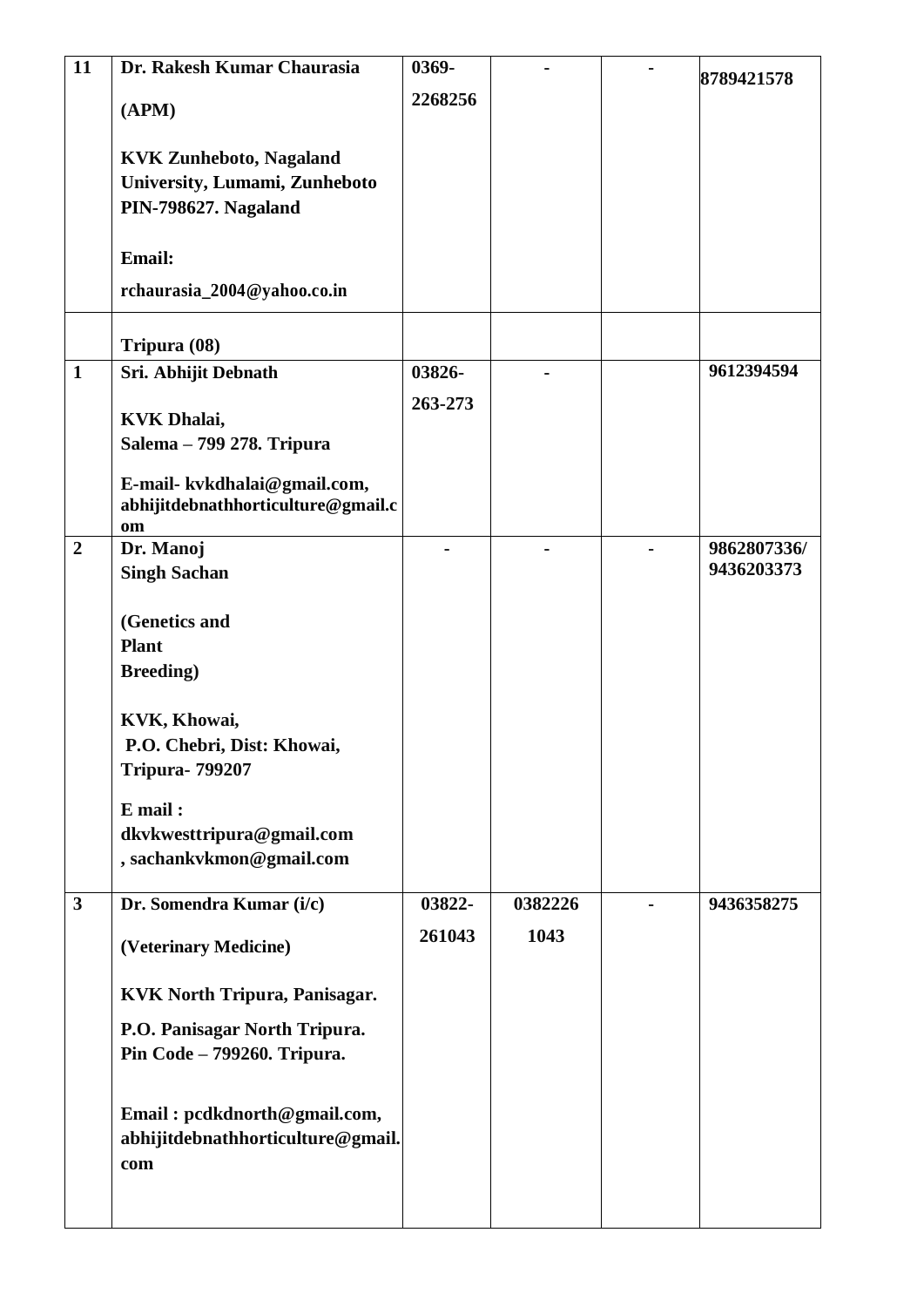| $\overline{\mathbf{4}}$ | Dr. B. Debnath (i/c)                                      | 03823- | 03823-         | 9774610910 |
|-------------------------|-----------------------------------------------------------|--------|----------------|------------|
|                         |                                                           | 252370 | 252523         |            |
|                         | (Fisheries)                                               |        |                |            |
|                         | <b>KVK South Tripura,</b>                                 |        |                |            |
|                         | Birchandramanu, Manpather,                                |        |                |            |
|                         | South Tripura-799144. Tripura.                            |        |                |            |
|                         | <b>Email:</b>                                             |        |                |            |
|                         | kvksouthtripura@gmail.com,                                |        |                |            |
|                         | dasharmah@gmail.com                                       |        |                |            |
| 5                       | Dr. Mandira Chakraborti (i/c)                             | 03835- | 03835-         | 9436168343 |
|                         |                                                           |        |                |            |
|                         | (Agronomy)                                                | 225104 | 224104         |            |
|                         |                                                           |        |                |            |
|                         | <b>KVK West Tripura,</b><br>Belbari, Jirania-799045. West |        |                |            |
|                         | Tripura. Tripura                                          |        |                |            |
|                         |                                                           |        |                |            |
|                         | <b>Email:</b>                                             |        |                |            |
|                         | kvkwesttripurajirania@gmail.co                            |        |                |            |
|                         | m, cmandira1@rediffmail.com                               |        |                |            |
| 6                       | Shri. Ranadhir Sarma                                      |        | $\blacksquare$ |            |
|                         |                                                           |        |                |            |
|                         | (Agriculture)                                             |        |                | 9436928005 |
|                         | <b>KVK Gomati,</b>                                        |        |                |            |
|                         | Rangkang Farm, Amarpur, Dist.                             |        |                |            |
|                         | Gomati (Tripura)                                          |        |                |            |
|                         |                                                           |        |                |            |
|                         | Email: kvkgomoti@gmail.com                                |        |                |            |
|                         |                                                           |        |                |            |
|                         |                                                           |        |                |            |
|                         |                                                           |        |                |            |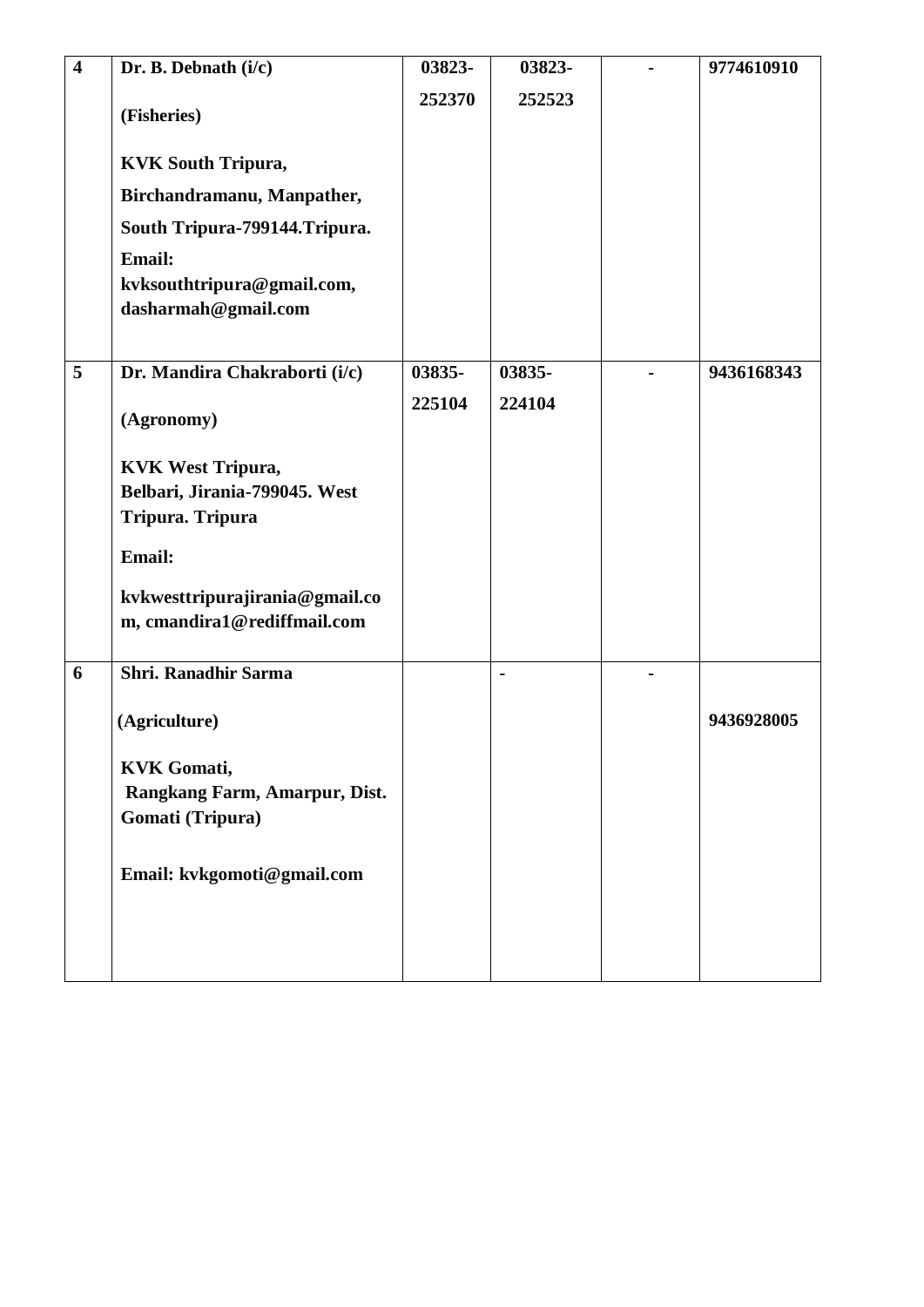| $\overline{7}$ | Shri. Biswajit Bal                                   |  | 9612226383 |
|----------------|------------------------------------------------------|--|------------|
|                | (Fisheries)                                          |  |            |
|                | KVK Unakoti, Kailasahar, Dist.<br>Unakoti (Tripura). |  |            |
|                | <b>Email:</b>                                        |  |            |
|                | kvkunakoti2017@gmail.com                             |  |            |
| 8              | Dr. Shatabisha Sarkar                                |  | 9089471596 |
|                | (Food Engineering & Technology)                      |  |            |
|                | KVK Sepahijala, Latiacharra,                         |  |            |
|                | Bishramganj, Dist. Sepahijala                        |  |            |
|                | (Tripura)                                            |  |            |
|                | <b>Email:</b>                                        |  |            |
|                | shatabhisasarkar@gmail.com                           |  |            |
|                |                                                      |  |            |

# **Contact details of Vice Chancellors of Agricultural Universities**

| Sl. | <b>Name of Vice Chancellor of</b>  | <b>Telephone Number</b> |          |                  |               |  |
|-----|------------------------------------|-------------------------|----------|------------------|---------------|--|
| No. | <b>Agricultural University and</b> | <b>Office</b>           | Fax      | <b>Residence</b> | <b>Mobile</b> |  |
|     | address including email            |                         |          |                  |               |  |
|     |                                    |                         |          |                  |               |  |
| 1   | Dr. Anupam Mishra,                 | $0385 -$                | $0385 -$ |                  |               |  |
|     | Vice-Chancellor, CAU,              | 2415933                 | 2410414  |                  |               |  |
|     | Lamphelpat, Imphal, Manipur -      |                         |          |                  |               |  |
|     | 795004                             |                         |          |                  |               |  |
|     | Email: vc@cau.ac.in                |                         |          |                  |               |  |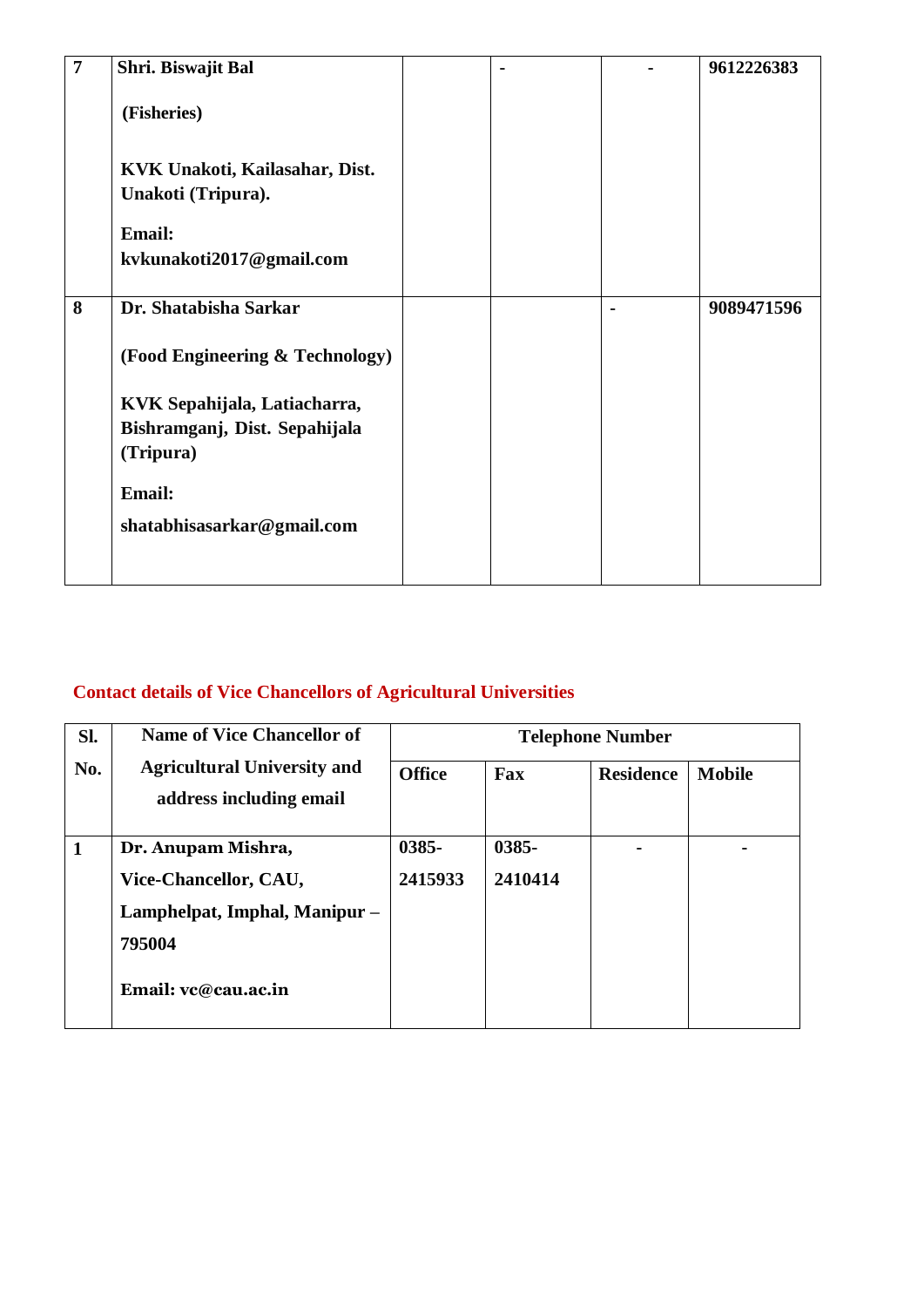| $\mathbf{2}$ | Prof. Pardeshi Lal                                    | 0369-   | 0369-   | 9436016118 |
|--------------|-------------------------------------------------------|---------|---------|------------|
|              | <b>Vice Chancellor,</b>                               | 2268248 | 2268248 |            |
|              | Nagaland University, Lumami,<br>Zunheboto, PIN-798627 |         |         |            |
|              | <b>Email:</b><br>vc@nagalanduniversity.ac.in          |         |         |            |

### **Contact details of Directors of Extension Education of Agricultural Universities**

| Sl.          | <b>Name of Director of Extension</b>                                                           | <b>Telephone Number</b> |                  |                  |               |  |
|--------------|------------------------------------------------------------------------------------------------|-------------------------|------------------|------------------|---------------|--|
| No.          | <b>Education of Agricultural</b><br><b>University and address</b><br>including email           | <b>Office</b>           | Fax              | <b>Residence</b> | <b>Mobile</b> |  |
| $\mathbf{1}$ | Prof. Ratan Kumar Saha,                                                                        | 0385-<br>2413891        | 0385-<br>2413891 |                  | 9436122795    |  |
|              | <b>Director of Extension</b><br><b>Education, CAU, Lamphelpat,</b><br>Imphal, Manipur - 795004 |                         |                  |                  |               |  |
|              | Email: dee_cau@yahoo.co.in                                                                     |                         |                  |                  |               |  |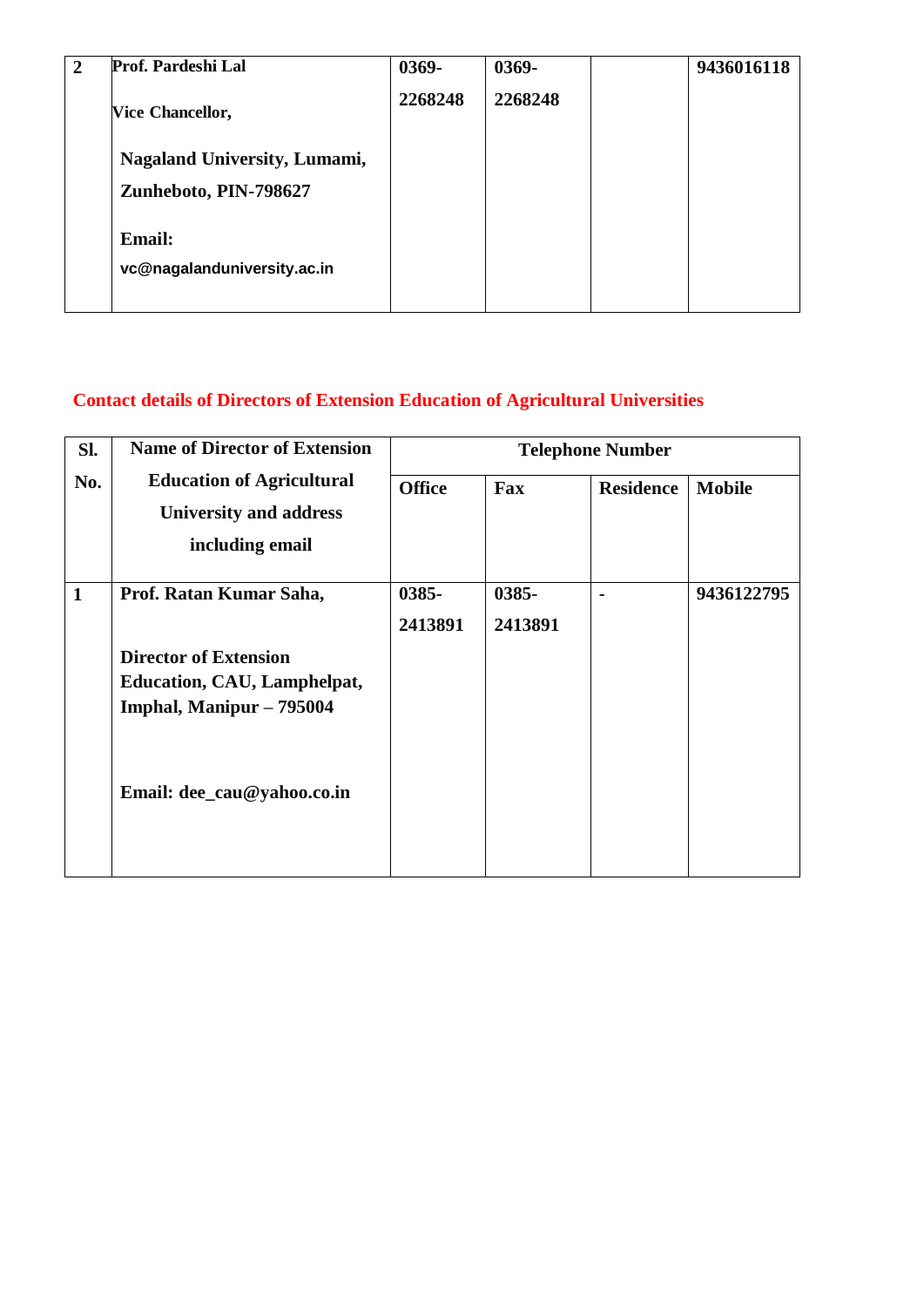### **Contact details of Chairpersons of NGOs**

| Sl.                     | <b>Name of Chairperson of NGO</b>                                                                                                           |                  |                  | <b>Telephone Number</b> |                          |
|-------------------------|---------------------------------------------------------------------------------------------------------------------------------------------|------------------|------------------|-------------------------|--------------------------|
| No.                     | and address including email                                                                                                                 | <b>Office</b>    | Fax              | <b>Residence</b>        | <b>Mobile</b>            |
| $\mathbf{1}$            | Th. Chaoba Singh,                                                                                                                           | 0385-<br>2453444 | 0385-<br>2453444 | 0385-<br>2445885        | 9436021319               |
|                         | <b>Chairman, Utlou Joint</b><br><b>Farming Cum Pisciculture</b><br><b>Cooperative Society, Utlou,</b><br><b>Bishnupur District, Manipur</b> |                  |                  |                         |                          |
|                         | Email: kvkbprutlou@gmail.com<br>(KVK Bishnupur)                                                                                             |                  |                  |                         |                          |
| $\overline{2}$          | Sri Suresh Chandra Saha,                                                                                                                    | 03322809<br>579  | <b>Nil</b>       | <b>Nil</b>              | 8981021641               |
|                         | 248, S.N. Roy Road, New<br>Alipur, Kol-700038 Sri<br>Ramakrishna Seva Kendra,<br>81Bondel Raod, Kol-700019                                  |                  |                  |                         |                          |
|                         | E mail: srskcal@yahoo.co.in<br>(KVK Khowai)                                                                                                 |                  |                  |                         |                          |
| $\overline{\mathbf{3}}$ | Mr. Haokholet Kipgen,                                                                                                                       | 03871-           | 03870-           |                         | 9612159583               |
|                         | <b>President FEEDs,</b>                                                                                                                     | 201001           | 222126           |                         | $\sqrt{2}$<br>7838526403 |
|                         | Hengbung,<br>P.O Kangpokpi, District-<br>Senapati Manipur - 795129                                                                          |                  |                  |                         |                          |
|                         | Email: hkipgen2014@gmail.com                                                                                                                |                  |                  |                         |                          |
|                         | (KVK Senapati)                                                                                                                              |                  |                  |                         |                          |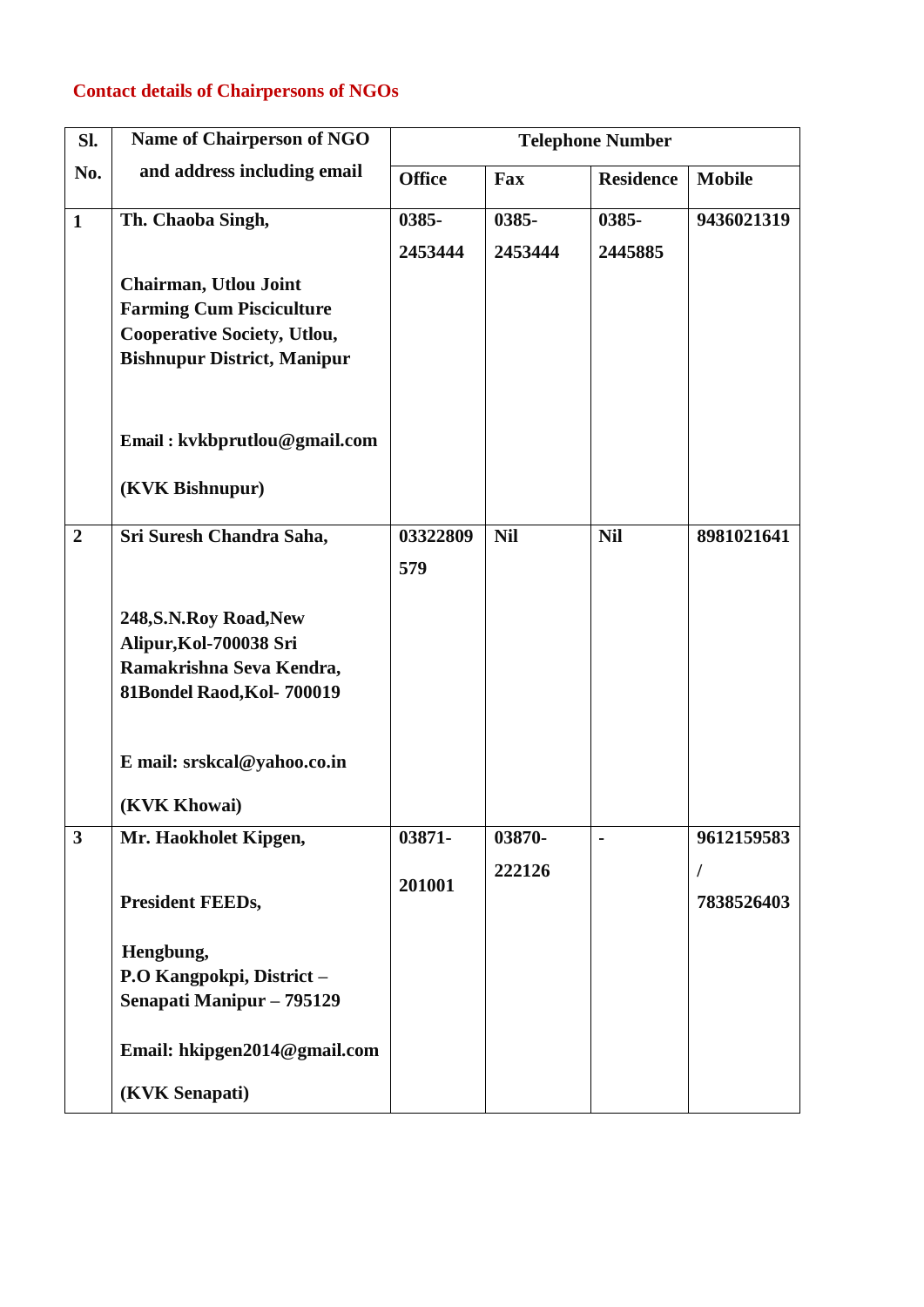### **Directors of Agriculture**

| Sl.            | <b>Name of Director</b>                                                                                                                            | <b>Telephone Number</b> |                  |                  |               |  |
|----------------|----------------------------------------------------------------------------------------------------------------------------------------------------|-------------------------|------------------|------------------|---------------|--|
| No.            |                                                                                                                                                    | <b>Office</b>           | Fax              | <b>Residence</b> | <b>Mobile</b> |  |
| $\mathbf{1}$   | Smt. L. Kharkrang                                                                                                                                  | 0364<br>2222460         | 03642223228      |                  | 9856027777    |  |
|                | Directorate of Agriculture,<br>Cleve Colony, Shillong - 793003                                                                                     |                         |                  |                  |               |  |
|                | Email: agri-meg@nic.in                                                                                                                             |                         |                  |                  |               |  |
|                | (Meghalaya)                                                                                                                                        |                         |                  |                  |               |  |
| $\overline{2}$ | Laltanpuii Vanchhong<br>Director of Agriculture,<br>Manipur, Sanjengthong Imphal<br>East District, P.O. Imphal, P.S.<br>Porompat, Pin Code: 795001 |                         | 0385-<br>2452019 |                  |               |  |
|                | Email: amdmn@nic.in                                                                                                                                |                         |                  |                  |               |  |
|                | (Manipur)                                                                                                                                          |                         |                  |                  |               |  |